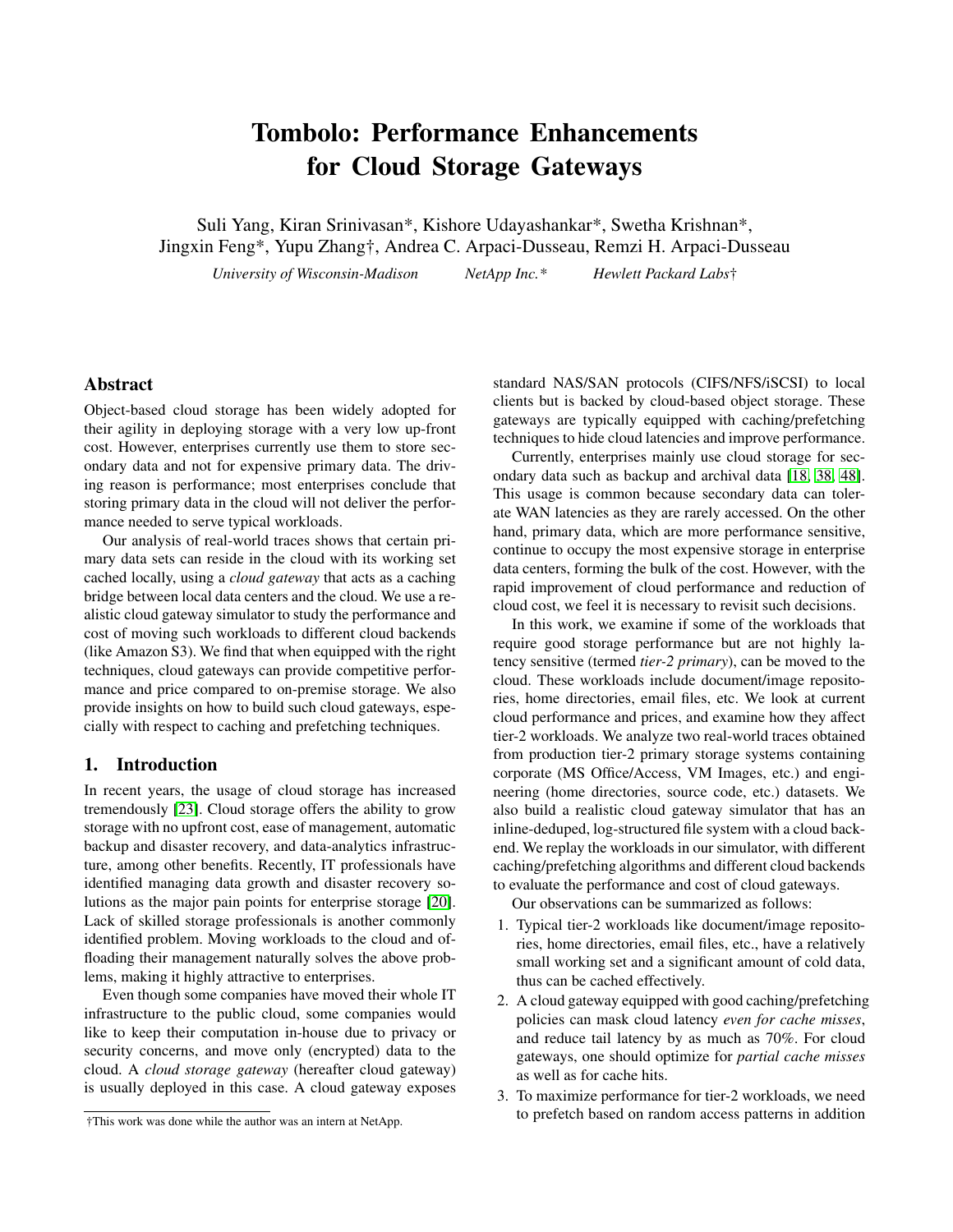to sequential ones. To this end, we also devise a new history-based prefetch algorithm called GRAPH that is suitable for cloud gateway settings and outperforms traditional sequential prefetching schemes.

4. Most importantly, we find that when combined with the right techniques, cloud gateways can deliver performance that is comparable to shared storage performance in local data centers at a lower price. *Cloud gateways are indeed a feasible solution for tier-2 workloads that have reasonable, but not stringent performance requirements*.

The rest of the paper is organized as follows: Section 2 and Section 3 examine the current trends of cloud storage and primary workloads, respectively, and explain why now is a good time to revisit the issue of moving primary workloads to the cloud; Section 4 discusses caching and prefetching techniques suitable for cloud gateways; Section 5 describes the simulator we use to study cloud gateway performance; Section 6 reports our evaluation results and observations; Section 7 describes related work, and Section 8 concludes.

# 2. Cloud Trends

This section examines current trends in cloud storage, and why now is the time to revisit the issue of moving primary workloads to the cloud.

# 2.1 Cloud Gateway

In this work, we define a *cloud storage gateway* (or *cloud gateway*) as a hardware or software appliance that enables enterprise applications to access cloud storage over a WAN. In this architecture, applications continue to use traditional NAS or SAN protocols like CIFS or iSCSI, while gateways usually use object-based protocols over HTTP(S) to access cloud storage. Cloud gateways are attractive because they enable high-value data to be kept on-premises for security or performance reasons, while lower-value data can be offloaded to the cloud for cost reduction or ease of management. Commercial gateways include Nasuni [\[38\]](#page-14-0), Panzura [\[41\]](#page-14-2), and StorSimple [\[48\]](#page-14-1). To act as an effective bridge, a gateway needs additional features: caching and prefetching for performance; deduplication and compression to lower cloud costs; encryption for security; etc.

#### 2.2 Cloud Latency

Cloud latency used to be the limiting factor of the workloads current gateways can support directly. However, this situation is changing.

The awareness of the immense value of reducing latency is increasing, especially from industry giants like Amazon and Google [\[16,](#page-13-3) [35,](#page-14-3) [45\]](#page-14-4). The networking community is working toward reducing Internet latency, even to speedof-light delays [\[46\]](#page-14-5). Efforts like the Bufferbloat [\[1\]](#page-13-4) and RITE [\[4\]](#page-13-5) projects have been actively working on reducing latency over the Internet. ISPs are optimizing for shorter network latency [\[21\]](#page-13-6).

<span id="page-1-0"></span>

Figure 1: Cloud Latency Distribution (Amazon S3). Measured using 64KB objects to the nearest AWS (Amazon East) site for GET operations. S3 objects of different sizes were evaluated. The nature of the latency distribution remains the same, while the average latency increases roughly linearly with the object size. The experiments were repeated at different times of the day and on different days in a week, with similar results.

In the meanwhile, cloud storage providers are also working to reduce latency and to cater to more workloads. For example, Amazon CloudFront, a content delivery network service tailored to S3 objects, is an effort in this direction [\[7,](#page-13-7) [8\]](#page-13-8). CloudFront is steadily increasing the number of edge locations, starting from six in 2007 to around sixty now. In the coming years, the number is expected to grow to several hundred. This trend implies that the likelihood of finding an edge location nearby for most enterprise data centers is very high. Therefore, we can expect latencies to become lower and more stable.

WAN acceleration techniques can be used to further reduce latency too, and are popular in academic and commercial contexts (e.g. LBFS [\[37\]](#page-14-6) and Riverbed [\[43\]](#page-14-7)). They typically involve optimizations to make an inefficient data transfer protocol function better with fewer WAN round trips. Given the dependence on protocols, current techniques have a footprint on both sides of the network connection.

In Figure [1](#page-1-0) (left) we compare the cloud latency measured at different times (2014 and 2015) from the same server within the enterprise network. We can see that over time, the latency variability decreases, giving us lower and more stable cloud access time. In Figure [1](#page-1-0) (right) we compare the latency of accessing Amazon S3 objects directly versus accessing the same objects via Amazon CloudFront. We can see that CloudFront reduces latency significantly, making it more attractive for moving data to the cloud.

Given the above trends, we believe that the feasibility of moving tier-2 primary workloads to the cloud (via gateways) is becoming clear.

# 2.3 Cloud Storage Costs

The cost of cloud storage is declining rapidly. Figure [2](#page-2-0) shows the storage price change from three major cloud storage providers over the past 10 years. We can see that the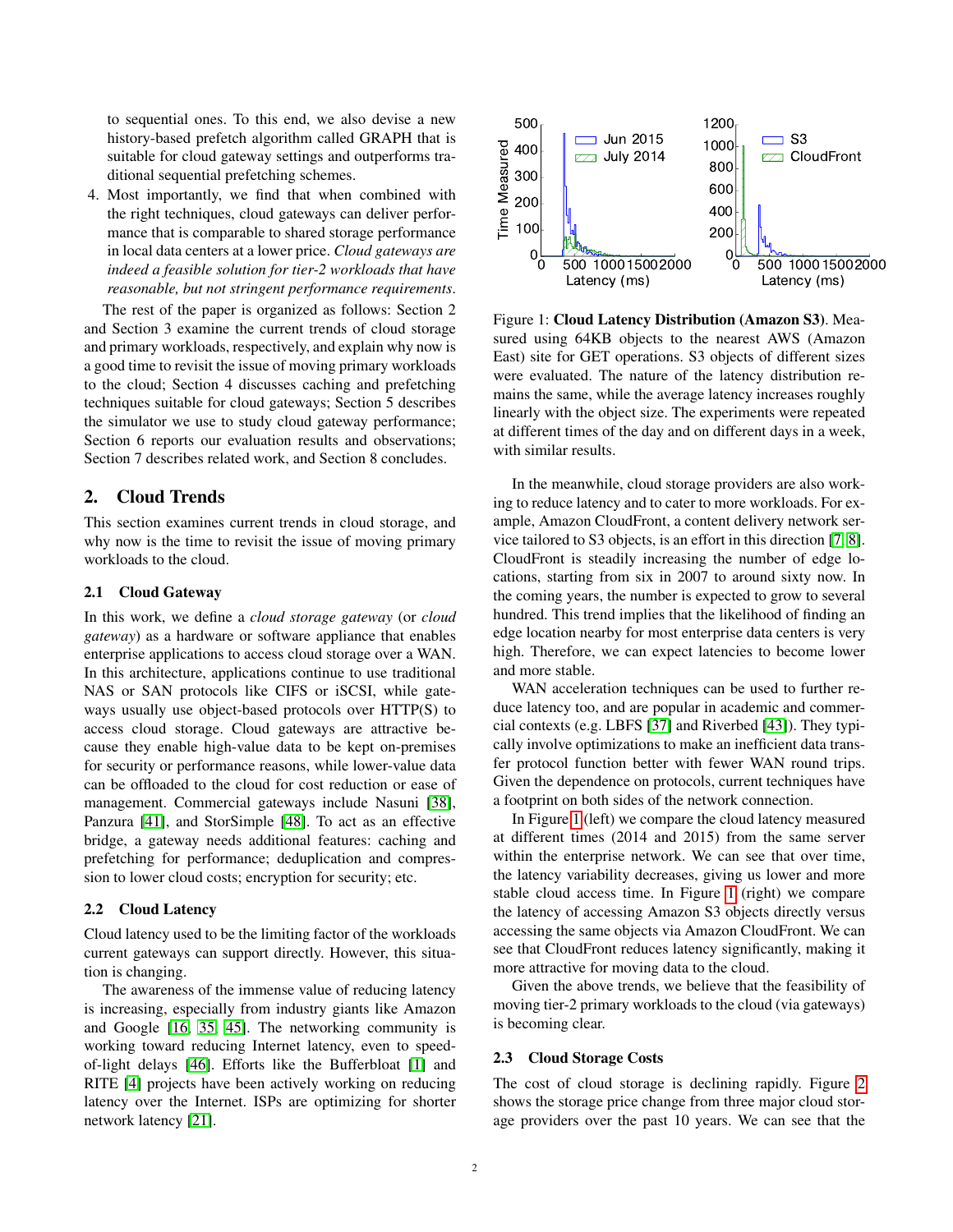<span id="page-2-0"></span>

Figure 2: Cloud Price Declines. Monthly cost per GB of cloud storage. The prices shown here are for geo-replicated data and for the first TB of storage. More detailed pricing information can be found in the providers' websites.

<span id="page-2-1"></span>

Figure 3: Workload Categorization. Source: Gartner

monthly cost of storing data in public clouds dropped as much as 75% from 2012, and the trend is likely to continue. The price of cloud storage requests is also droping by large margins. For example, Amazon dropped the S3 storage GET request prices by 60% and PUT request prices by 50% in 2013. Because of the large price drop, the economics of using cloud storage needs to be reexamined. Later  $(\S$  [6.3\)](#page-11-0) we will show that when combined with a gateway with effective caching, the cost of storing data in the cloud is indeed comparable to or lower than on-premise storage.

# 3. Workload Trends

From a workload standpoint, Gartner classifies workloads that can leverage the gateway into two categories: *gateway reality* and *gateway potential* [\[22\]](#page-13-9). As shown in Figure [3,](#page-2-1) tier-3 workloads have already moved to the cloud via gateways, whereas tier-1 workloads are so highly latency sensitive that they are not expected to move to the cloud. However, tier-2 primary workloads could be moved to the cloud via gateways in the near future. Because primary workloads

<span id="page-2-2"></span>

|                       | Corporate  | Engineering |
|-----------------------|------------|-------------|
| Clients               | 5261       | 2654        |
| Duration (Day)        | 42         | 38          |
| <b>Read Requests</b>  | 19,876,155 | 23,818,465  |
| <b>Write Requests</b> | 3,968,452  | 4,416,026   |
| Data Read (GB)        | 203.8      | 192.1       |
| Data Written (GB)     | 119.9      | 87.2        |
| Data Growth (GB)      | 82.3       | 63.7        |
|                       |            |             |

Table 1: Summary of Workload Statistics.

are hosted on the expensive enterprise storage systems, the savings in maintaining only a smaller cache of the entire data would be enormous. Moreover, the costs of maintaining the primary data (and its secondary copies) would be delegated completely to the cloud. We thus investigate the feasibility of moving tier-2 workloads to the cloud.

#### 3.1 Tier-2 Workloads

To evaluate the potential of moving tier-2 workloads to the cloud, we use two publicly available real-world CIFS traces obtained from an enterprise primary storage system [\[32\]](#page-13-10).

One trace was collected from a mid-range file server in the corporate data center that was used by roughly 1,000 employees in marketing, sales and finace departments. It mainly contains Microsoft Office, Microsoft Access data, and virtual machine images, and represents about 3 TB of total storage. We call this trace the Corporate dataset (Corp).

The other trace was collected from a high-end file server deployed in the engineering data center used by roughly 500 engineers. It mainly contains home directories, source code, and build data, and represents about 19 TB of storage. We call this trace the Engineering dataset (Eng).

Table [1](#page-2-2) shows some high-level statistics of the two workloads. Note that these statistics are collected at the block level, underneath the file system and deduplication engine  $(\S$  [5.2\)](#page-6-0). File-level statistics are available in the original publication [\[32\]](#page-13-10). One key observation from Table [1](#page-2-2) is that there is significant data growth on both datasets: on average about 70% of the data written are new data transferred into the storage system (even after deduplication). This fast growth rate indicates that the "pay-as-you-go" model offered by cloud storage may be more suitable than having to provide excess capacity upfront. We discuss the detailed cloud cost incurred by a cloud gateway later  $(\S$  [6.3\)](#page-10-0).

Figure [4](#page-3-0) shows the working set sizes of both datasets on a daily basis. We can see that even though the total storage size is large (Terabyte scale), the working set of the workload is quite small and can easily fit into a local cache, making a cloud gateway feasible.

We now investigate the sequential access patterns of the workloads. Figure [5](#page-3-1) shows the distribution of sequential run sizes, both in terms of number of runs and number of 4K blocks (a sequential run is defined as a series of sequential block accesses). On one hand, a significant portion of the accesses are sequential, with run sizes as large as 10,000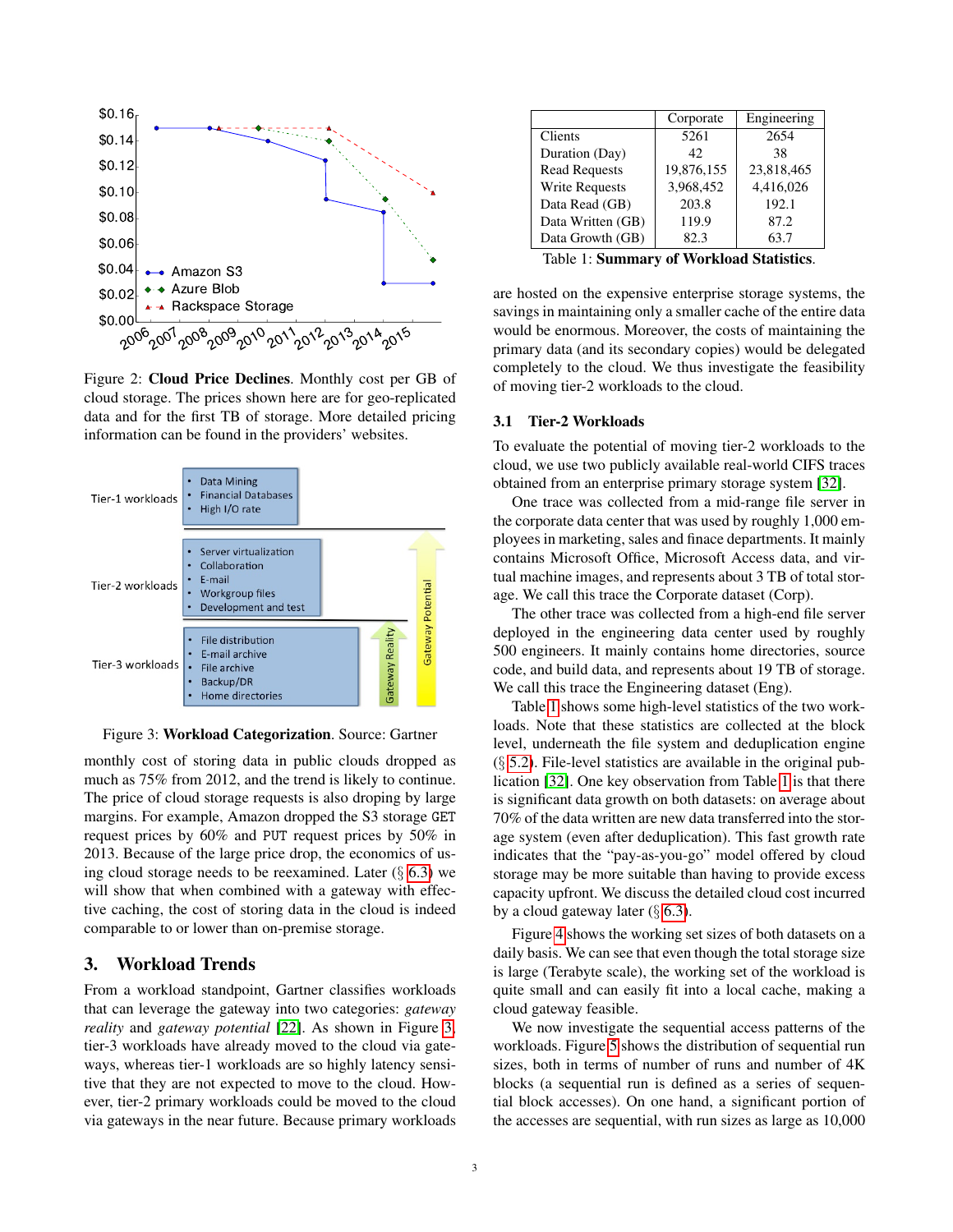<span id="page-3-0"></span>

<span id="page-3-1"></span>blocks, indicating the potential of using sequentiality-based prefetching techniques  $(\S 4.2.1)$  $(\S 4.2.1)$  to reduce access latency; on the other hand, more than 60% of the blocks are still accessed in runs of less than 10 blocks. Given the long latency of fetching data from the cloud, sequential prefetching is unlikely to help in these cases, so other prefetching techniques, e.g., history-based prefetching (§ [4.2.2\)](#page-4-1) may be necessary to further reduce latency, especially the tail latency. Our later experiments confirm this observation (§ [6.2\)](#page-8-0).

#### <span id="page-3-3"></span>3.2 SLO Requirements

In order to answer the question "*what kind of storage performance is required to support tier-2 workloads?*", we look at some storage systems deployed in *local* data centers and the performance guarantees they offer. We will concentrate on latency as this is typically the bottleneck of cloud gateways.

PriorityMeister [\[53\]](#page-14-8) claims to be a state-of-the-art approach to provide tail latency guarantees in a shared data center as of 2014. Table [2](#page-3-2) reports the tail latency it offers to several primary workloads when running in conjunction with a non-latency-sensitive file-copy workload. The 90th percentile tail latency could be as long as 200 ms. When

<span id="page-3-2"></span>

|                               | 90%              | 95%              | 99%      |
|-------------------------------|------------------|------------------|----------|
| Display Ads Production        | $91$ ms          | $129 \text{ ms}$ | $218$ ms |
| <b>MSN Storage Production</b> | $126 \text{ ms}$ | $170 \text{ ms}$ | 258 ms   |
| LiveMaps Production           | $200 \text{ ms}$ | $300 \text{ ms}$ | $509$ ms |

Table 2: PriorityMeister Tail Latency. Workloads share disks with a throughput-oriented, non-latency-sensitive workload that represents a file copy.

competing for resources with other bursty, latency-sensitive workloads, the tail latency guarantees PriorityMeister provides are even weaker. For example, the 90th tail latency of an Exchange server workload is around 700 ms when running concurrently with a LiveMaps production workload.

Cloud providers, such as Google, Amazon, or Azure, are another comparison point. When accessing data from a virtual machine hosted by the same vendor in the *same region*, the 99th tail latency of the time to first byte (TTFB) was reported to be more than 100 ms in Dec. 2015 [\[15\]](#page-13-11).

Since most primary workloads are served in these (shared) local data centers, they must be able to tolerate the above latencies of a few hundred milliseconds. This also agrees with our observation that even though tier-2 workloads require good performance, occational long latency can be tolerated by applications. For example, the CIFS protocol, meant for tier-2 workloads, can tolerate a latency of up to 15 seconds in the path of retreval [\[3\]](#page-13-12). We show later  $(\S$  [6.2\)](#page-8-0) that our cloud gateway is able to match such SLOs, where we offer overall good latencies, and the tail latencies are kept in the sub-second level.

# <span id="page-3-4"></span>4. Caching/Prefetching Techniques

Mitigating WAN latency is a key concern for gateways. In this section we survey the latency-mitigation techniques that are most relevant to cloud storage gateways: caching and prefetching. These techniques are commonly used in storage systems, but cloud gateways have some unique characteristics compared to traditional caching/prefetching at the page-cache level. First, within cloud gateways, more complex algorithms that come with overheads in the form of extra computation or extra metadata are acceptable, as long as it is possible to avoid even a few cloud I/Os. Second, besides performance, we should also minimize monetary cost. Based on these observation, we adapt existing algorithms, as well as devise new ones. Table [3](#page-4-2) gives a summary of the techniques we investigate. We discuss them in detail below.

## 4.1 Caching Techniques

Caching is one of the most prevalent techniques to improve performance and reduce latency, and is widely used in cloud gateways. Looking beyond traditional cache replacement policies like *LRU* [\[11\]](#page-13-13), we investigate newer adaptive algorithms like *SARC* [\[25\]](#page-13-14) in the gateway context.

SARC (Sequential prefetching in Adaptive Replacement Cache [\[25\]](#page-13-14)) partitions the cache between random and sequential access streams in two separate LRU lists, SEQ and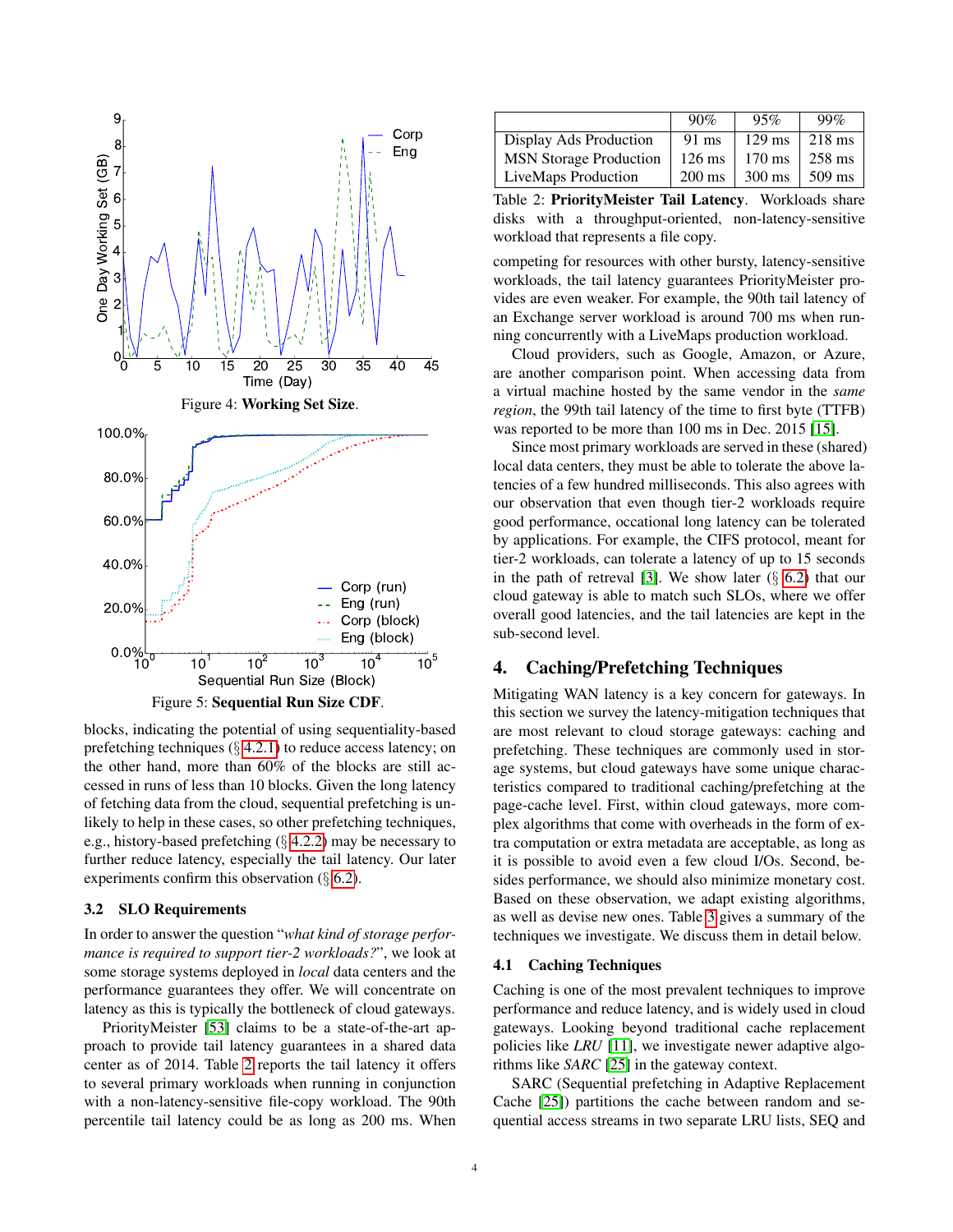<span id="page-4-2"></span>

|                   | Cache       | Prefetch            | Origin |
|-------------------|-------------|---------------------|--------|
| <b>LRU_SEO</b>    | <b>LRU</b>  | Fixed-Size          | [25]   |
| <b>LRU AMP</b>    | <b>LRU</b>  | AMP                 | [24]   |
| LRU_GRAPH         | LRU         | History-Based + AMP | new    |
| SARC_SEO          | <b>SARC</b> | Fixed-Size          | [25]   |
| SARC_AMP          | <b>SARC</b> | AMP                 | new    |
| <b>SARC_GRAPH</b> | <b>SARC</b> | History-Based + AMP | new    |

Table 3: Summary of Techniques. Naming convention is <*caching algorithm*> <*prefetching algorithm*>.

RANDOM. The algorithm trades cache space between SEQ and RANDOM dynamically by maintaining the marginal utility of allocating additional cache space to each list, thus minimizing the overall cache-miss rate. Because prefetching is performed only for accesses in the SEQ list, such separation and adaptation avoids thrashing where more valuable demand-paged random blocks are replaced with less precious prefetched blocks, or prefetched blocks are replaced too early before they are used.

We implement both LRU and SARC in our simulator. Prior evaluations [\[25\]](#page-13-14) have coupled SARC with simple, fixed-degree sequential prefetching; we combine SARC with different prefetch techniques, as described below.

## 4.2 Prefetching

High latency is the main obstacle of moving data to the cloud. Prefetching, as an effective technique in masking latency, is thus important. Prefetching in cloud gateways is different from traditional prefetching because aside from performance, wasteful prefetches are a bigger concern. Most cloud providers charge only for data transfer out of the cloud, so reducing unnecessary fetches is key to reduce costs. We classify prefetching techniques into two categories: sequentiality-based and history-based.

#### <span id="page-4-0"></span>4.2.1 Sequential Prefetch

Sequential prefetch exploits the spatial locality of access patterns and is widely used in storage systems [\[29,](#page-13-16) [49\]](#page-14-9). With a sequential prefetch algorithm, the system tries to identify sequentially-accessed streams and then performs readahead on those streams. We find sequential prefetching attractive for cloud gateways because it has a high predictive accuracy (avoiding wasteful prefetch) and is easy to implement.

The two most important aspects of a sequential prefetch algorithm are the prefetch time (*when* to prefetch) and prefetch degree (*how much* to prefetch). Because of the long latency of accessing cloud storage, simple synchronous prefetch, where prefetching only happens upon a cache miss, is unlikely to suffice. Instead, the likelihood of accessing certain blocks has to be identified early enough to allow sufficient time to fetch data from the cloud. Also, the degree of prefetching needs to be continuously adapted to minimize wasteful prefetch.

Based on the above two considerations, we find *AMP* (Adaptive Multi-stream Prefetching [\[24\]](#page-13-15)) attractive. AMP keeps track of each sequential stream it identifies, and determines the prefetch time and prefetch degree based on the rate at which clients are accessing each stream. If on the completion of a prefetch a read is already waiting for the first block being prefetched, AMP increases the trigger distance (the distance between the block that triggers a prefetch and the last block in the stream) for that stream; if the last block of a prefetch set is evicted before it is accessed, AMP reduces the prefetch degree for that stream.

Tap [\[33\]](#page-14-10) is another sequential prefetch algorithm. It uses a table to detect sequential access patterns in the I/O workload and to dynamically determine the optimal prefetch cache size. However, it assumes a small cache size and underperforms other algorithms with larger cache capacities, so we find it unsuitable in a cloud-gateway context.

We implement AMP as well as synchronous, fixed-degree sequential prefetch in our simulator. The original AMP does not distinguish between sequential and random accesses. To further reduce wasted prefetch, we combine AMP with SARC, and perform prefetch only for sequential accesses.

## <span id="page-4-1"></span>4.2.2 History-based Prefetch

Sequential prefetching is beneficial only when successive I/O accesses are contiguous; it does not improve performance for random access patterns. Even for sequential streams, when there are jumps or discontinuities within the stream, such techniques are inadequate. There are techniques that use past I/O access history for prefetching [\[10,](#page-13-17) [26,](#page-13-18) [30,](#page-13-19) [31,](#page-13-20) [47\]](#page-14-11), but they have not been used in enterprise storage systems due to their complexity and metadata overheads [\[24\]](#page-13-15). However, in our context, any extra complexity or overhead is acceptable provided that it results in appropriate benefits.

Griffioen et. al. [\[26\]](#page-13-18) builds a *probability graph* to represent file access patterns and facilitate whole-file level prefetch. In their probability graph, a node represents a file and an arc from node A to node B represents the probability of file B being opened soon after file A. Amer et al. refines this idea by using recency information in addition to probability to build the access graph [\[9\]](#page-13-21). Nexus [\[27\]](#page-13-22) constructs a similar relationship graph using a large look-ahead history window size and captures access patterns with larger gaps in between when doing mobile prefetching. These techniques all work on a per-file basis.

At the block level, DiskSeen uses a block table to track access trails and tries to match the current trail to historical trails in order to identify prefetchable blocks [\[19\]](#page-13-23). However, it exploits the underlying disk layout information for prefetching, rendering it unsuitable for cloud gateways. C-Miner [\[34\]](#page-14-12) uses frequent sequence mining to discover block correlation rules and prefetches based on the discovered rules, but it is mostly an offline approach.

While all these techniques are relevant, none is a good fit for the specific needs of a cloud gateway (most of them are built for buffer-cache prefetching originally). Inspired by the above ideas, we devise our own access-graph-based prefetch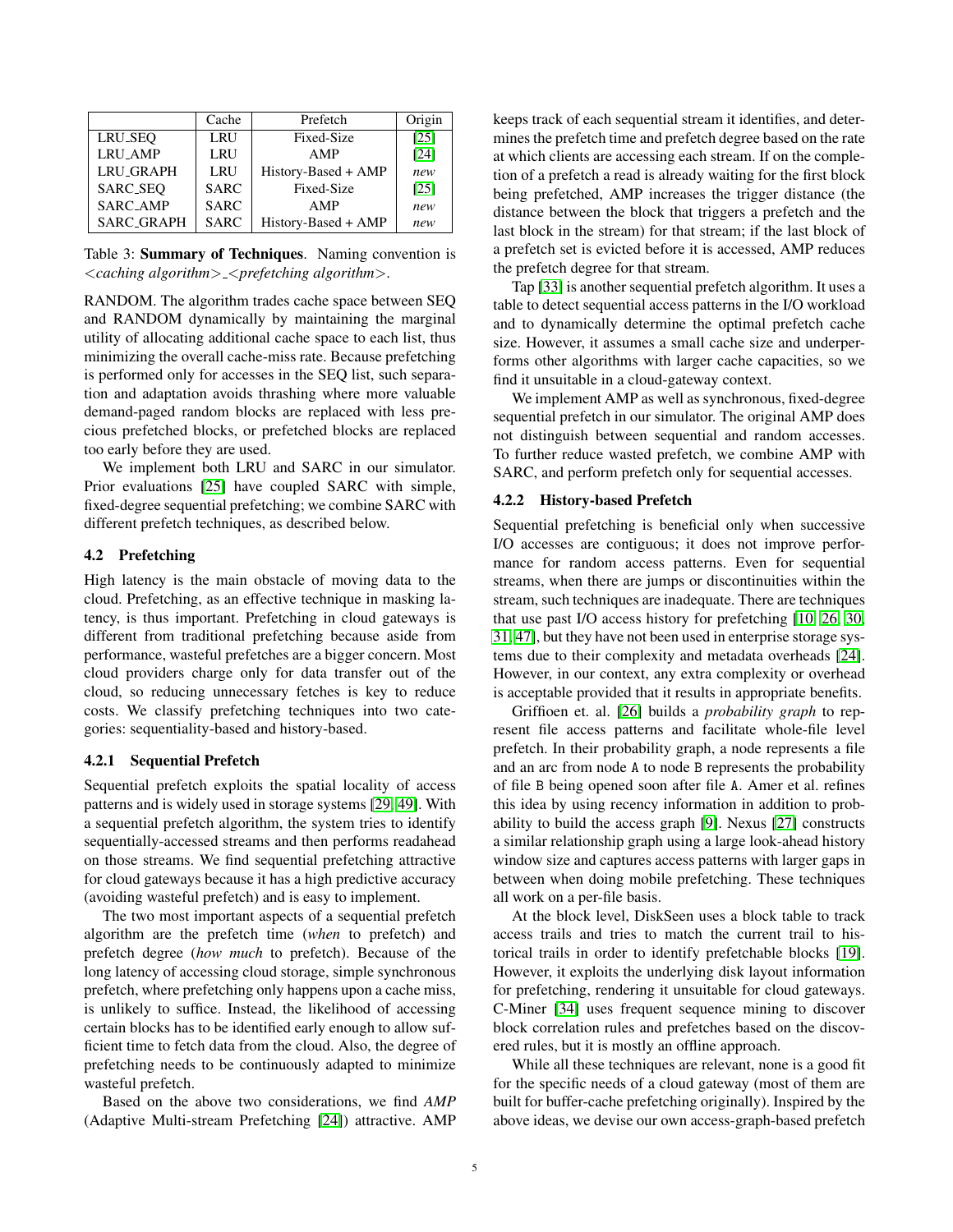<span id="page-5-0"></span>

Figure 6: History Access Pattern Graph.

algorithm *GRAPH* for cloud gateways. Our method of building the access graph is largely borrowed from [\[26\]](#page-13-18), except that GRAPH works at the block layer. We use spatial information and recency to enhance our access graph, and apply balanced expansion [\[10\]](#page-13-17) for traversing I/O access history. Our graph prefetch algorithm is designed to capture random access patterns, and works in conjunction with sequential prefetching techniques to maximize prefetch opportunities. The details of GRAPH are described below.

#### 4.2.3 The GRAPH Prefetch Algorithm

Graph Construction: Our graph maintains the client I/O history in terms of *block ranges* (BRs), as shown in Figure [6.](#page-5-0) Each node in the graph is a contiguous range of blocks. We choose to maintain the graph on the block level (instead of the file level) to capture correlations between blocks across different files, and metadata accesses. Using contiguous block ranges instead of single blocks helps keep the graph smaller without losing important information. Each outgoing edge  $E$  from node  $N_1$  in Figure [6](#page-5-0) represents an access pattern of  $N_1$  followed immediately by  $N_x$  ( $x = 2, 3$ , or 4). Each such access pattern is associated with a likelihood, which is our expectation of how likely  $N_x$  is to be accessed in the near future given that  $N_1$  is accessed.

Upon each I/O request, we find the block range node *N*<sup>1</sup> that this request accesses, and also the block range node  $N_0$ which its previous request accessed. If  $N_1$  is a new block range, then a new node is added to the graph. The block ranges do not overlap, and any possible overlap is removed by splitting the nodes as appropriate. If there is already an edge to represent the access pattern of  $N_1$  after  $N_0$ , the likelihood of this access pattern is updated. If there has not been such an access pattern before, an edge from  $N_0$  to  $N_1$  is added to the graph, and its likelihood is assigned.

We look only at the previous I/O request and not any further in the access history. This loss of information could cost us some prefetch opportunities. For example, a long chain of repeated access, say  $BR_1 \rightarrow BR_2 \rightarrow BR_3 \rightarrow BR_4$ , would appear no different if  $BR_1 \rightarrow BR_2$ ,  $BR_2 \rightarrow BR_3$ , and  $BR_3 \rightarrow BR_4$ happened separately. Any repeated access pattern with a semantic distance larger than 1, e.g.,  $A \rightarrow X \rightarrow B$ , where *A* is always followed by a random block *X* then by *B*, will not be discovered. However, this keeps our graph size manageable.

The formula we use to calculate the likelihood of accessing BR  $N_Y$  after BR  $N_X$ ,  $L_{X-Y}$ , is:

If  $N_Y$  is sequentially adjacent to  $N_X$ :

$$
L_{X-Y} = \begin{cases} 1 & \text{No accesses of } N_X \text{ followed by } N_Y \text{ yet} \\ \frac{1+C_{X-Y}}{1+C_{X-all}} & \text{Otherwise} \end{cases}
$$
(1)

If  $N_Y$  is not sequentially adjacent to  $N_X$ :

<span id="page-5-1"></span>
$$
L_{X-Y} = \begin{cases} 0 & \text{No accesses of } N_X \text{ followed by } N_Y \text{ yet} \\ \frac{C_{X-Y}}{C_{X-all}} & \text{Otherwise} \end{cases}
$$
 (2)

where  $C_{X-Y}$  is the recent access count from  $N_X$  to  $N_Y$ , and *CX*−*all* is the total recent access count from *N<sup>X</sup>* to all neighbors (recorded accesses are expired after a configurable threshold). In the first case of [\(2\)](#page-5-1), there would not be an edge.

The intuiton behind the formula is to use the probability of *N<sup>Y</sup>* following *N<sup>X</sup>* (instead of any other immediate child node of *N<sup>X</sup>* ) as the likelihood. Sequential access patterns are given an initial likelihood of 1, but their weight fades away when random access patterns are observed.

Our experiments show that it is important to incorporate sequentiality information into likelihood. Likelihood based on probability alone is not a good indicator when there is insufficient access history for a particular block range. In our graph, only the likelihood of an immediate adjacent access pattern is explicitly given. We calculate the likelihood between non-directly-connected nodes by multiplying the likelihood along all the edges of the shortest path between the two nodes to help us prefetch deeper.

Graph Traversal: Upon a hit to a block range, i.e., a node *N*, the graph is traversed from *N* to generate a set of prefetch candidate nodes. Standard graph traversals such as depthfirst-search (DFS) and breadth-first-search (BFS) can be used. We use another technique, balanced expansion [\[10\]](#page-13-17), to find the best candidates. In balanced expansion, nodes that are more likely to be accessed are always chosen over nodes that are less likely. We start traversal from an accessed node,  $N_1$ , and maintain two sets: the traverse set  $T$ , which initially contains the immediate successors (those connected by a direct outgoing edge) of node *N*1, and the candidate set *C*, which is initially empty. We then repeat the following process: select node *N* from *T* which has the highest likelihood of being accessed from node  $N_1$ . The likelihood is calculated by multiplying the probabilities along all the edges of the shortest path from  $N_1$  to  $N$ . We then remove  $N$ from *T* and add *N* to *C*. Then we add all the immediate successors of *N* into *T*, and again select the highest likelihood node in *T* and move it to *C*. We repeat this process until the likelihood is below a certain threshold. In the end,*C* contains all the nodes to be prefetched. A proof that balanced expansion is the best mechanism based on successor prediction is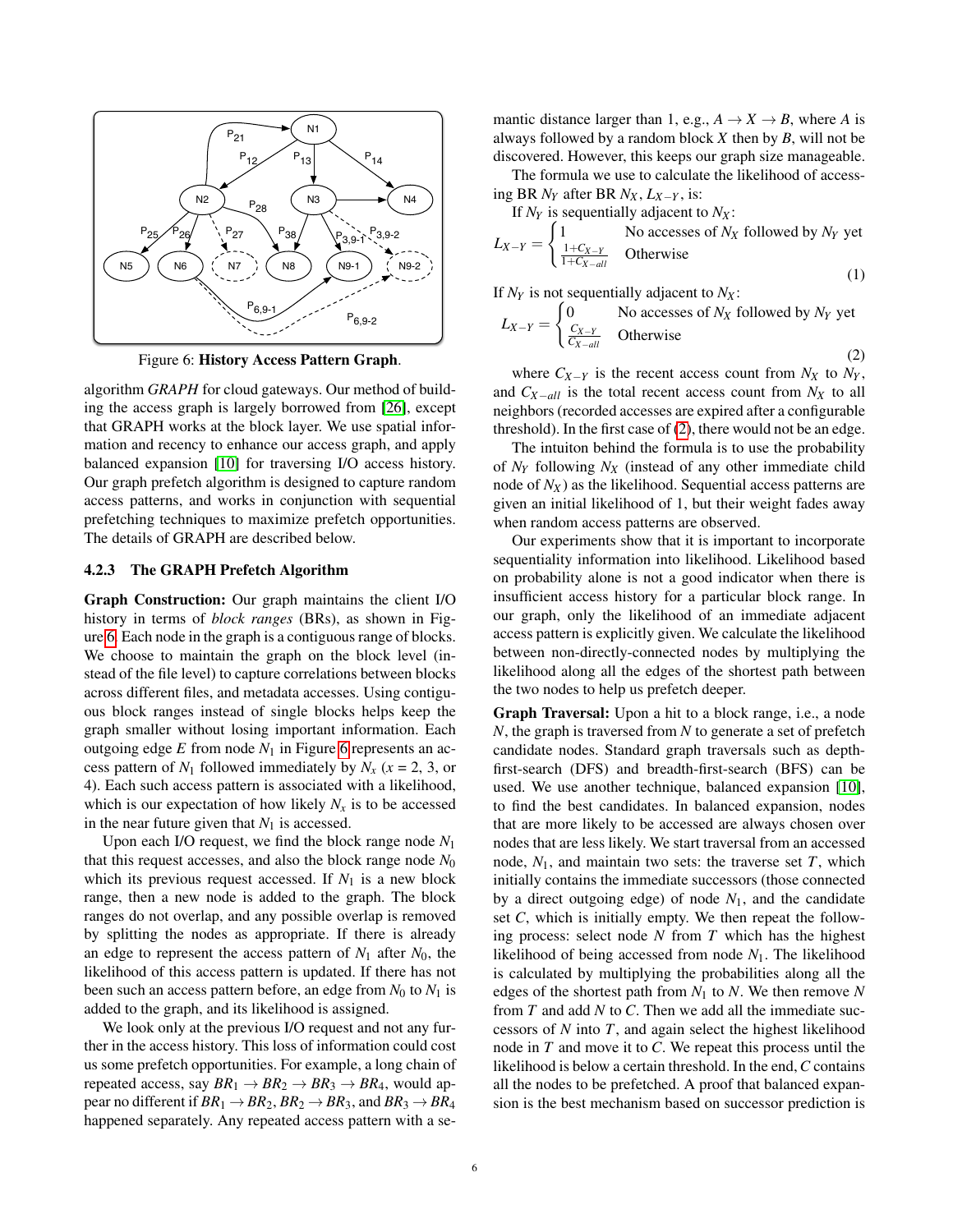straightforward [\[10\]](#page-13-17). In our experiments, we also found that balanced expansion performs better than BFS or DFS.

Our algorithm also uses a graph-aware variant of AMP to set the size limit of the prefetch candidate set and the trigger distance. When some prefetched blocks are not accessed before being evicted, there are two possibilities: we made wrong prefetches and these blocks would not be accessed (in the near future), or we prefetched too much and these blocks are evicted before they would be accessed. The original AMP only considers the latter possibility because a sequential access stream is highly likely to extend. However, in our case, as there are multiple possible paths from a given BR node in our history graph, we need to differentiate between these two scenarios. We achieve this by keeping track of both the recently accessed blocks and the recently evicted blocks. If a block is being evicted, we decrease the prefetch degree in case it is later accessed as we had predicted. Whereas for a wrong prefetch decision, we just retain the previous prefetch degree.

Optimizations: Maintaining the complete access history necessary for a naive history-based approach is prohibitively expensive, so we optimize the naive scheme based on two observations. First, tier-2 workloads are dominated by sequential streams, which are satisfied by sequential prefetching. Second, a history-based approach is effective only for correlated random accesses and for jumps between related sequential streams. Therefore, in our technique, we use the second observation to populate the I/O history graph *only with random accesses*. The likelihood of sequential access patterns would fade away faster under this optimazation, as *CX*−*<sup>Y</sup>* in formula (1) is always considered zero. This reduces our graph size considerably, making traversals faster. With this change, prefetching is done as follows: we check whether the current I/O is sequential with any known streams in the local cache. If so, we use AMP, otherwise we use the graph to prefetch. In our experiments, we find that this reduces the metadata size by 80% and runtime by 90% compared to the naive approach, with no loss in hit ratio or prefetch efficiency.

As discussed before, the likelihood between non-directly connected nodes is calculated by multiplying the likelihood along all the edges of the shortest path between the two nodes. This is a rather expensive operation since it requires traversing the graph to find the shortest path. To improve performance, we cache the likelihood values between nodes for 60 seconds for reuse in the near future.

Combining SARC with GRAPH: To take advantage of SARC's effective cache replacement policy, we combine GRAPH and SARC, resulting in SARC GRAPH. We use AMP to prefetch for sequential access streams and GRAPH for random ones. The balance of cache space between random and sequential accesses is dynamically adapted to minimize cache misses.

<span id="page-6-1"></span>

Figure 7: Cloud Gateway Simulator.

# 5. Simulator

As described before, tier-2 primary workloads (Figure [3\)](#page-2-1) have performance requirements. Typically, enterprise storage systems co-resident with clients can satisfy their requirements. To evaluate our techniques on tier-2 workloads with data residing in cloud storage, we built a cloud gateway simulator (Figure [7\)](#page-6-1) with subsystems that closely resemble an enterprise-class storage system. The simulator is designed as a software appliance with a gateway cache on disk and a BerkeleyDB [\[40\]](#page-14-13) key value store simulating cloud storage. There are two important components in the simulator: the trace replay engine and the simulator file system. The file system in turn has multiple subsystems and each of them maintains its own on-disk persistent metadata and associated in-memory cache. We also collect statistics at each stage of the simulator to evaluate the performance of individual components. We now describe these components.

# 5.1 Trace Replay Engine

An accurate trace replay is critical to evaluate performance of a file system cache. Our replay engine is designed to maintain strict I/O ordering using a time-based event simulation technique [\[42\]](#page-14-14). Specifically, during I/O processing, asynchronous interactions between modules in the file system are represented as different events in the replay engine. Such interactions typically involve queuing delay, which is accurately accounted for in the engine. Apart from I/O processing events, periodic flush of cached (dirty) data to underlying storage media is simulated using synchronous and asynchronous data flush events. Although queuing delay and wait times are captured during event processing, we have ignored processing time, as we found it to be small compared to disk access and WAN latencies. In our simulation, the traces are replayed in succession though the actual traces were captured over a long period.

## <span id="page-6-0"></span>5.2 Simulator File System

The simulator file system has the following subsystems: Deduplication Engine, Cache Manager, Cloud Driver Mod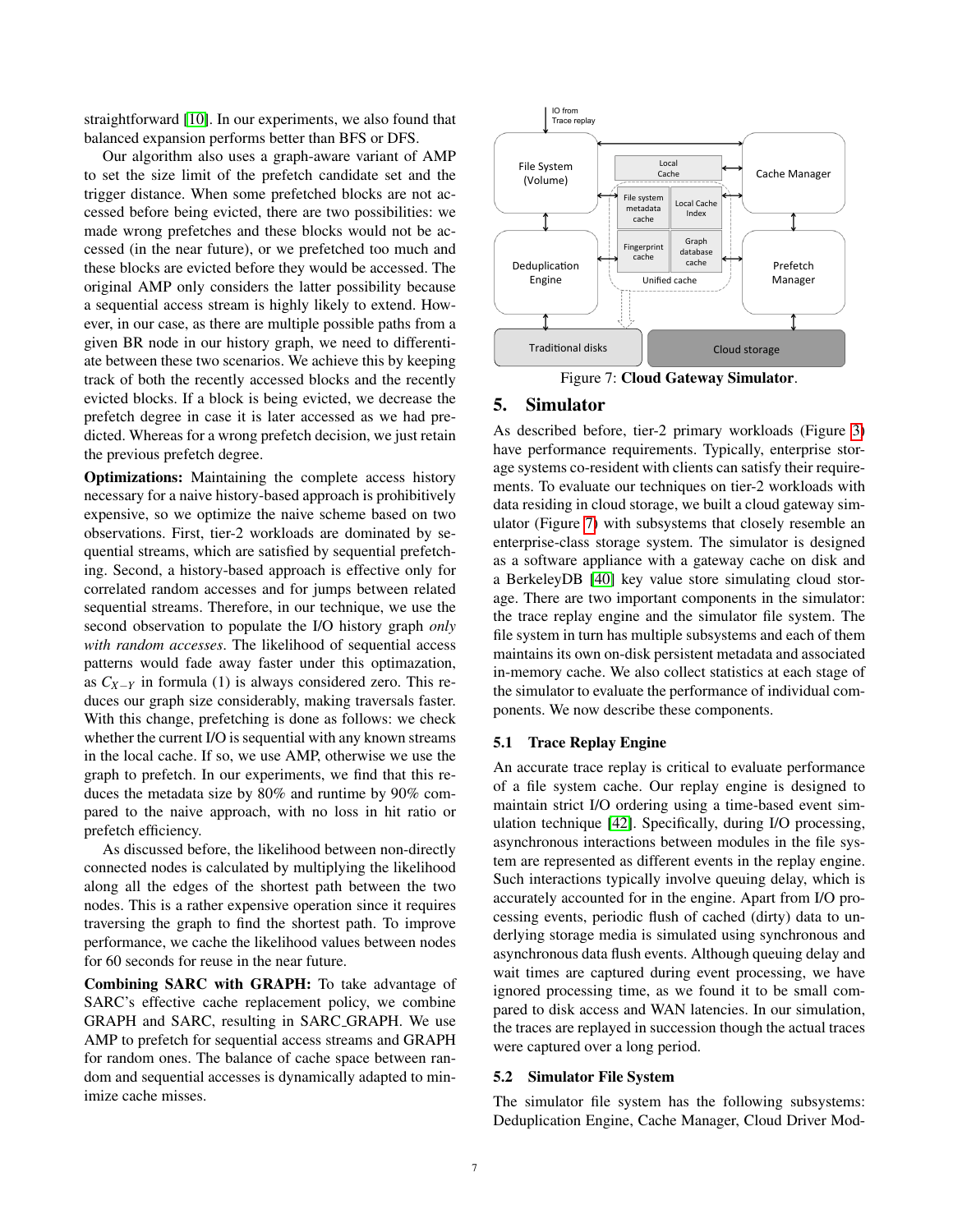ule, Prefetch Manager, and Unified Cache. The simulator presents its file system as a data container, i.e., a volume, to the trace replay engine. It maintains an allocation bitmap and assigns a new physical volume block number (PVBN) for each incoming write block. To model a log-structured file system with infinite capacity backed by cloud storage, the PVBN is a monotonically increasing value. Once a PVBN is deallocated, it is not reused. In addition, incoming reads (represented as {*filename, offset*}) are mapped by the file system to the corresponding PVBN. This map is maintained in a BerkeleyDB [\[40\]](#page-14-13) table that associates a PVBN with each {*filename, offset*} tuple. The above mentioned subsystems are described next.

Deduplication Engine: Deduplicating data before sending it to the cloud is important: on the cloud side, storing less data can reduce cloud storage costs and save bandwidth; on the local side, deduplication enables caches in the data path to be more efficient. Thus, any simulation of a cloud gateway should take deduplication into account.

Our simulator uses an inline deduplication engine, which creates a SHA256 digest of every block sent to the cloud. These digests are persisted in an on-disk fingerprint database and mapped to the corresponding PVBN. A small in-memory fingerprint database cache is maintained to improve lookups in the I/O path. For all newly written blocks, we first check against this fingerprint database to eliminate duplicates. Along with the fingerprint database, to ensure consistency after deletes, for each unique block we keep the count of its references in a separate file, called the *refcount-file*.

Cache Manager: The simulator maintains a cache for the workload's working set, which is managed by the cache manager. As cloud storage is elastic we expect the data stored to be potentially on the order of petabytes. However, we expect the working set of these workloads to be a smaller fraction of this size (though still much too large to cache in memory). The gateway thus maintains a disk-based cache, implemented as a file called the *local-cache* whose size is configurable. For simplicity, metadata for blocks stored in the local-cache is maintained in an in-memory data structure. A newly cached block is represented by its data written to the local-cache file at a specific offset, which is used to index this block and is referred to as the LCBN (Local Cache Block Number). In addition, we have designed a pluggable interface within the cache manager to experiment with different cache replacement policies. To support writes, the cache manager is tasked with flushing dirty cache blocks to the cloud. These dirty blocks are flushed either periodically or to free up cache space.

Cloud Driver module: This subsystem is created to flush dirty blocks and to read blocks from the cloud. The latencies of cloud accesses are drawn from the actual latency distribution as measured against a given cloud backend. To provide better throughput, the cloud driver packs a fixed, but configurable, number of data blocks into each cloud object. Each

such cloud object is associated with a cloud key that is generated from the SHA256 digests of its constituent blocks. The mapping from PVBN to cloud object key is maintained in a persistent database called the *Cloud-DB*. In our simulator, cloud storage is simulated by a BerkeleyDB database that is accessed via a key-value interface similar to actual cloud interfaces. To implement this, the cloud driver creates a *B-tree hash* instance to store unique cloud objects.

Prefetch Manager: The purpose of this module is to enable prefetching from the cloud. As with the cache manager, the prefetch manager module provides a pluggable interface to experiment with various prefetching techniques. It provides both synchronous and asynchronous modes to prefetch blocks into local-cache from the cloud via the cloud driver. During simulation, due to the large latencies of the cloud, duplicate read or prefetch requests might get queued at the prefetch manager waiting for inflight blocks. Such requests will result in suspending the corresponding I/O until the cloud driver responds.

The prefetch manager also maintains all the metadata necessary to make prefetch decisions. For sequential prefetch algorithms, this metadata is small, e.g., SARC maintains a bit on each cached block to denote sequential or random access. However, for history-based algorithms, the metadata is represented as a graph and is much larger. In those cases, the graph is maintained as a combination of an in-memory cache and an on-disk structure. Moreover, this graph needs to be stored on-disk in a compact form with efficient insertions and traversals. Modern graph databases [\[5,](#page-13-24) [36,](#page-14-15) [39\]](#page-14-16) seem to be appropriate for this task, as they are optimized for traversal and minimize disk accesses. In our implementation, we use DEX [\[36\]](#page-14-15), but other graph databases could be accommodated as well. We also build additional indices based on interval trees to quickly query BR nodes based on block ranges, or which BR node holds a particular block.

Unified Cache: All persistent metadata used by different subsystems in the simulator is stored on disk, as in an enterprise storage system. We maintain an in-memory cache of these metadata structures for better performance. Care has also been taken to allocate a fixed-size cache for BerkeleyDB and graph database software.

#### 5.3 Summary

The architecture of our simulator closely resembles production storage gateway systems, such as AWS Storage Gateway by Amazon [\[6\]](#page-13-25), or the cloud storage gateway by Brocade [\[44\]](#page-14-17). Compression and encryption would work similarly to the deduplication engine, maintaining any associated metadata locally and utilizing the unified cache.

We made a few design choices, most notably working at the block level instead of the file level. There are several considerations. First, the gateway needs to work with WAFL, a log structure file system that appends new blocks at the end and retains the "deleted" blocks for snapshots [\[28\]](#page-13-26). By work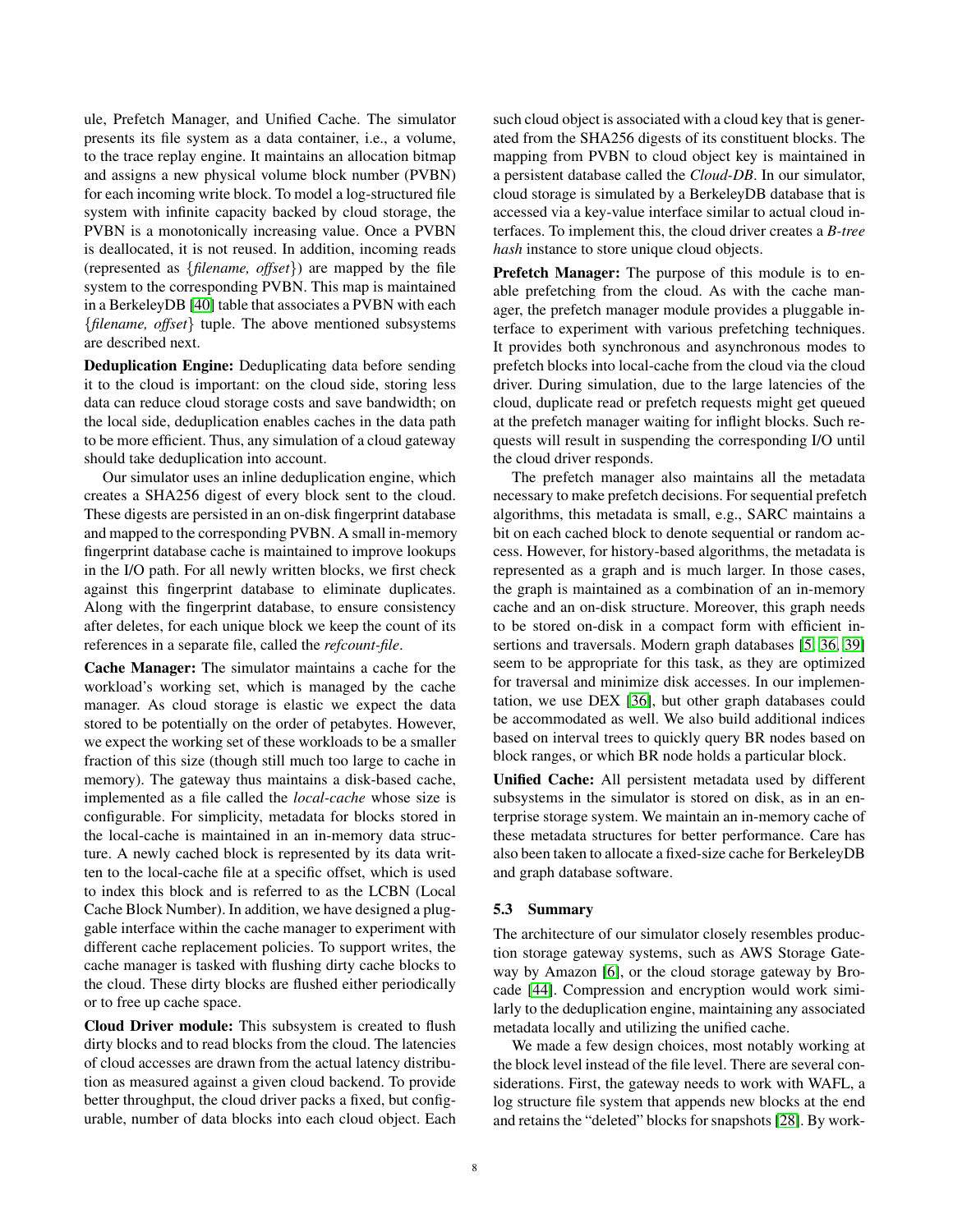ing at the block level, the contiguous blocks corresponding to the older snapshots can be packed into an object efficiently and be moved to the cloud irrespective of the file boundaries. This behavior is especially useful when one has many small files. Second, many files for tier-2 workloads are virtual disk images that represent the entire file system for the VMs and are large. Users typically just modify a portion of the file, and transferring the entire image to the cloud is not feasible. At the block level we can keep the cold parts of the file in the cloud. Third, we map only contiguous block ranges to objects. Since WAFL tends to have high sequentiality, the metadata is kept small and efficient to manage. In summary, our design allows maximum flexibility and low overhead.

Other popular commercial cloud storage gateways, such as AWS Storage Gateway [\[6\]](#page-13-25) or EMC Cloud Array [\[12\]](#page-13-27), work at the block level too.

# 6. Experimental Evaluation

In this section, we evaluate the performance and cost of cloud gateways when combined with different caching and prefetching techniques, and using different cloud backends. We try to answer the following questions: *Can tier-2 workloads be moved to the cloud? What kind of techniques are needed to enable moving data to the cloud? At what cost?*

# 6.1 Experimental Setup

Table [3](#page-4-2) gives a summary of the combination of techniques we investigate. In our configuration, each cloud object packs 64 4KB blocks. We use cloud latency distribution measued from two different cloud storage backends: Amazon S3 and Amazon CloudFront+S3, because they offer distinctly different latency characteristics [\[7,](#page-13-7) [8\]](#page-13-8). The numbers we report here were collected in 2014. We do notice that cloud latency has improved over the past year, but while the overall latency is lower, the nature of our results remain the same.

We evaluate three different local cache size settings: 30 GB, 60 GB and 90 GB. For the Corporate dataset, this cache size represents 1% to 3% of the total data size, and 10% to 30% of the total data accessed in the 42-day trace duration. For the Engineering dataset, it represents 0.16% - 0.48% of the total data size, and again 10% to 30% of the total data accessed.

# <span id="page-8-0"></span>6.2 Cache Miss and I/O Latency

Cache Miss: I/O latency is one of the key metrics for storage systems, and also the main concern of moving data to the cloud. The main goal of different caching/prefetching algorithms is to reduce the number of cache misses, thus masking the long latencies of accessing the cloud. Hence the cache-miss ratio is an important performance indicator for cloud gateways. The cache manager in our simulator collects counts of cache hits and misses to compute this metric.

In Figure [8,](#page-8-1) we show the cache-miss ratio for different

<span id="page-8-1"></span>

Figure 8: Cache Miss Ratio. The numbers shown here were collected using CloudFront+S3 as the cloud storage backend. The cache miss ratios are similar when using S3 directly (not shown here).

<span id="page-8-2"></span>

| Algorithms          | 90%             | 95%       | 99%                  |
|---------------------|-----------------|-----------|----------------------|
| LRU <sub>-SEQ</sub> | $935$ ms        | 1585 ms   | $\overline{2196}$ ms |
| <b>LRU AMP</b>      | 834 ms          | $1475$ ms | 2165 ms              |
| SARC_SEQ            | 745 ms          | $1335$ ms | 2115 ms              |
| <b>SARC AMP</b>     | 705 ms          | $1255$ ms | $2095$ ms            |
| <b>LRU GRAPH</b>    | 644 ms          | 1156 ms   | $2075$ ms            |
| <b>SARC_GRAPH</b>   | $33 \text{ ms}$ | 885 ms    | 1976 ms              |
| Cloud               | $2105$ ms       | 2322 ms   | 2865 ms              |
|                     |                 |           |                      |

Table 4: Tail Latency (S3), Corp, 90 GB cache.

operates in a cloud of the size of the size of the size of the size of the size of the sizes in a cloud gate-based above the sizes in a cloud gate-<br>and additional content cached since gate-ways, such that the size of the way context. Adaptive caching (SARC SEQ) reduces cache misses for both datasets, though more significantly for Corp. Adaptive prefetching (LRU AMP) reduces cache misses for Corp, which has a larger data footprint, but not for Eng. In general, we observe that AMP performs better with a small cache compared to the workload's data footprint. However, we always achieve better results when combining adaptive caching and adaptive prefetching together (SARC AMP). Relative to LRU SEQ, SARC AMP reduces the miss ratio from 21% to 13% for the Corp dataset when using a 30 GB local cache. When using a history graph to capture random access patterns and performing prefetch based on these patterns in addition to sequential prefetching, we can reduce the cache-miss ratio even further. For both datasets, the cache misses can be reduced to less than 10% with graph-based prefetching techniques, and as low as 6% with SARC GRAPH.

I/O Latency: Next we study the end-to-end I/O request latency in a cloud-gateway setting, and investigate how cache misses impact the latencies ultimately seen by the client. We will concentrate our discussion on read requests since writes can always be buffered locally and flushed to the cloud in an asynchronous fashion. There are three cases when a client issues a read request to a cloud gateway: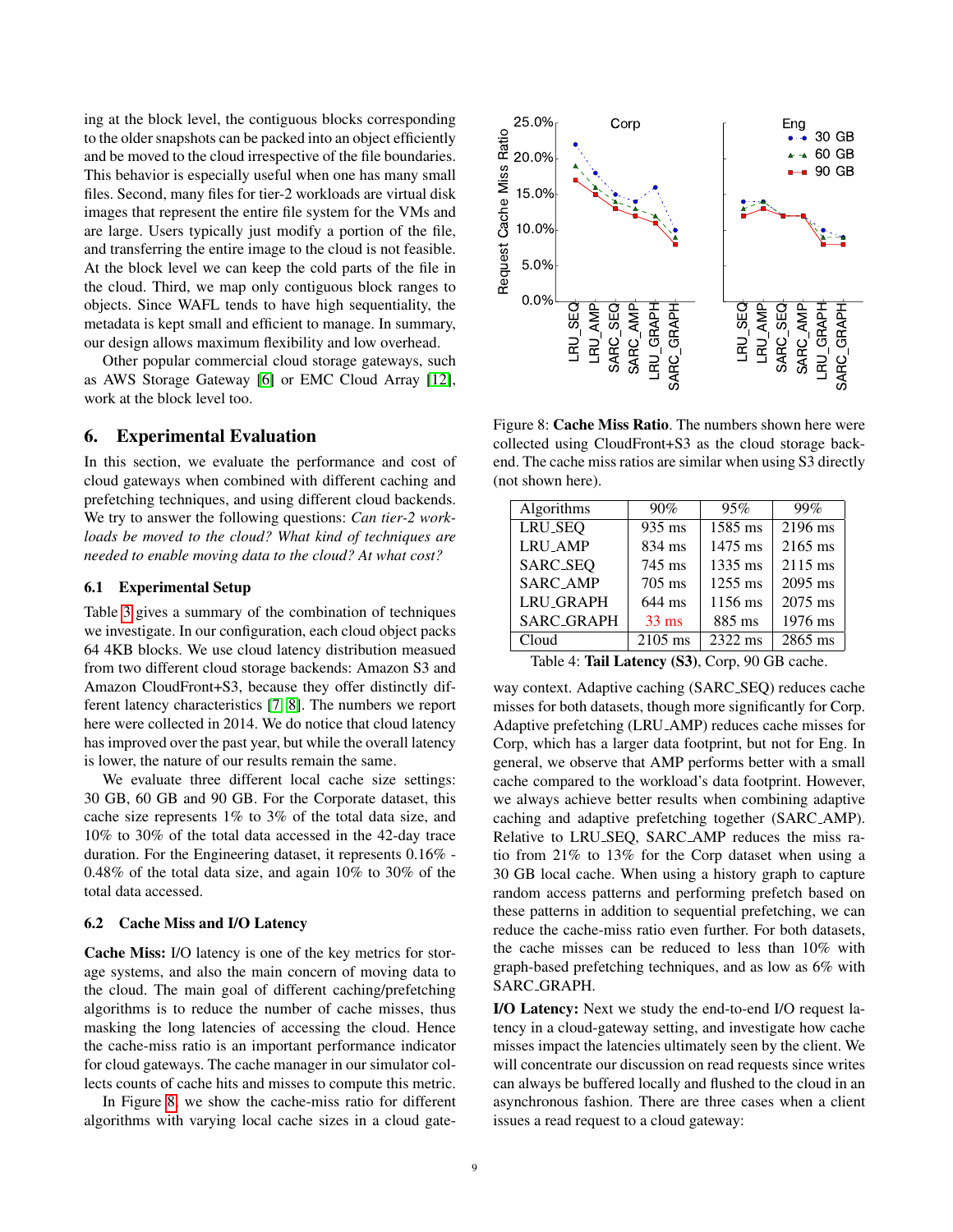

<span id="page-9-0"></span>Local - LRU SEQ .. SARC SEQ ... LRU GRAPH LSARC GRAPH L. LRU AMP ... SARC AMP L. Cloud Latency

Figure 9: Latency CDF, Corp Dataset. X-axis denotes request latency in milliseconds. *Cloud Latency* shows the latency distribution of accessing cloud storage directly. *Local* shows the latency distribution if all accesses are local. For all but one case (LRU SEQ in 30 GB cache), 80% tail latency is less than 40 ms.

<span id="page-9-1"></span>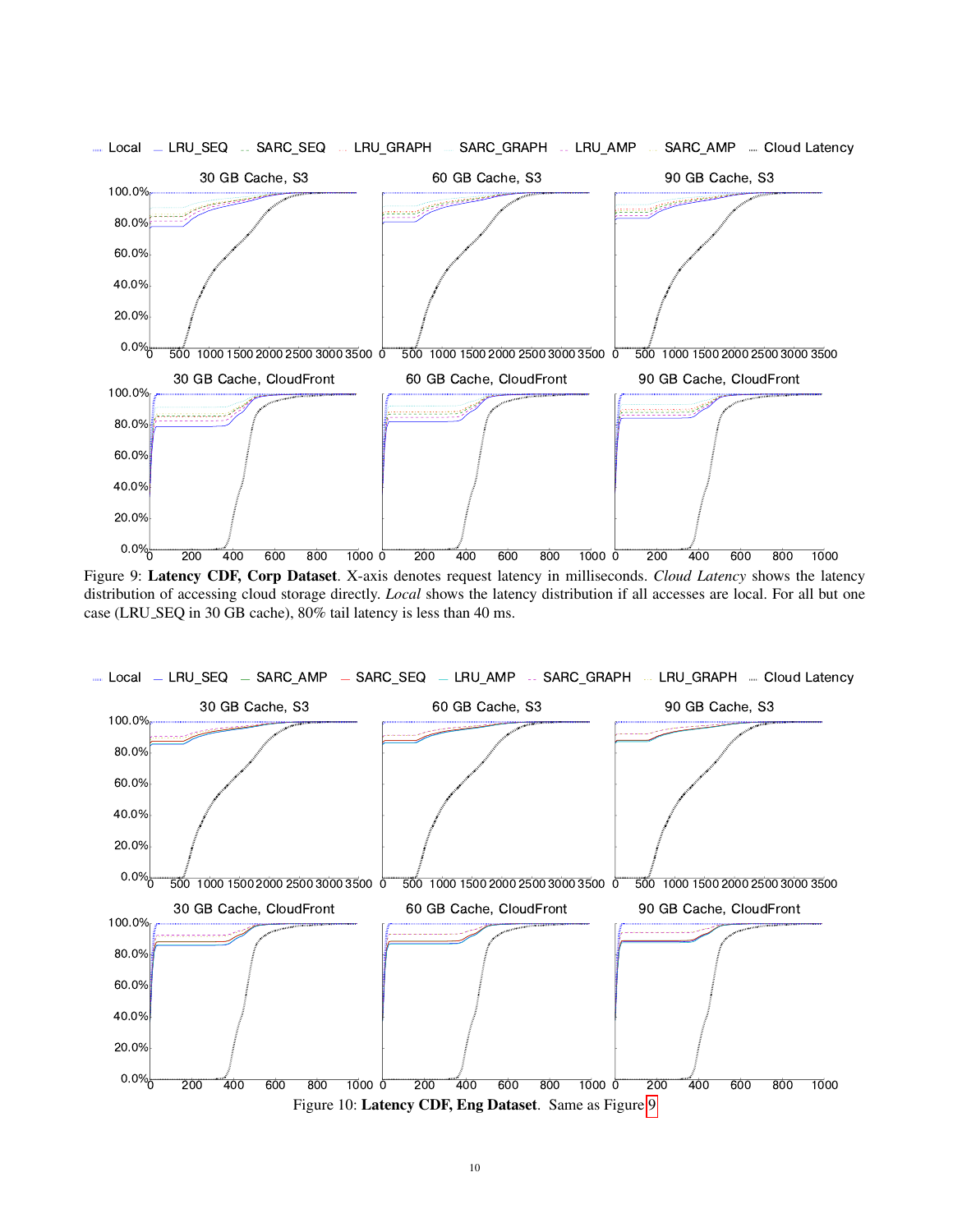<span id="page-10-1"></span>

| Algorithms        | 90%             | 95%      | 99%      |
|-------------------|-----------------|----------|----------|
| <b>LRU_SEO</b>    | $435$ ms        | 485 ms   | 564 ms   |
| <b>LRU AMP</b>    | 414 ms          | 475 ms   | 556 ms   |
| SARC_SEO          | $405$ ms        | 475 ms   | 545 ms   |
| <b>SARC AMP</b>   | 386 ms          | $465$ ms | 534 ms   |
| <b>LRU_GRAPH</b>  | $40$ ms         | $465$ ms | 534 ms   |
| <b>SARC_GRAPH</b> | $33 \text{ ms}$ | 414 ms   | 515 ms   |
| Cloud             | 539 ms          | 593 ms   | $805$ ms |

Table 5: Tail latency (CloudFront), Corp, 90 GB cache.

- 1. *Cache hit*: The requested block is already in the local cache; only the local disk latency is incurred.
- 2. *Complete cache miss*: The requested block is not present in the local cache, nor is it being currently fetched. A fetch to the cloud must be initiated, and full cloud latency is observed by the client.
- 3. *Partial cache miss:* The requested block is not present in cache, but is currently being fetched. The fetching of the data in question could either be triggered by the prefetch algorithm, or by the cache misses of other requests. In this case, the cloud latency is partially masked from the client. The exact latency the client experiences depends on the timing of the fetch.

Our simulator accounts for all three cases and simulates latency faithfully in each case. We simulate cloud latencies by following the latency distribution we measured against the cloud storage backend (in our case, S3 and CloudFront). The local-cache latency is derived from the latency distribution of randomly accessing a 500 GB hard disk drive. The I/O request may also incur metadata accesses, the latency of which is not taken into account. We believe that metadata should be kept in low-latency media (e.g, high-end SSDs) and well cached; the latency introduced should thus be small.

The CDF of the simulated per-request latency under different caching and prefetching settings are shown in Figures [9](#page-9-0) and [10.](#page-9-1) We also list the 90th, 95th and 99th percentile tail latencies of the Corporate dataset for the 90 GB cache setting in Tables [4](#page-8-2) - [5.](#page-10-1) The Engineering dataset and other cache settings show similar characteristics for tail latencies; in particular, the 90th percentile tail latency when using SARC GRAPH is always under 40 ms with different datasets and under different cache settings.

First, we notice that history-based prefetch (LRU GRAPH and SARC GRAPH) consistently outperforms sequential prefetch for both datasets and in different settings. For the Engineering dataset (Figure [10\)](#page-9-1), the four sequential prefetch algorithms show similar performance, indicating a limitation of sequential prefetch, but the GRAPH algorithms are able to deliver better performance by capturing random access patterns. This result agrees with our earlier observation of primary workloads (Figure [5\)](#page-3-1), which suggests significant random access. We conclude that *history-based prefetch is necessary to improve the performance of cloud gateways for* 1. Cache hit: The requested block is already in the local<br>
calle, the local dashed hatency is insurred.<br>
2. Complete cache miss: The requested block is not present<br>
2. Complete cache miss: The requested block is not prese

<span id="page-10-2"></span>

Figure 11: Prefetch Efficiency.

Second, we observe that *cloud gateways can mask cloud latencies even for cache misses*. Our results show that when coupled with high-performance prefetch algorithms, cloud gateways can reduce 95th percentile latency by more than 70%, and 99th percentile by nearly 40%, even though our cache hit ratio is less than 95%. This effect is more pronounced with slower cloud backends and longer cloud latencies, suggesting that our gateway could tolerate even worse cloud latencies. Traditionally, people have been using cache hit/miss ratio as the only performance indicator of caching/prefetching algorithms. However, because of high cloud latencies, partial cache misses are equally important (or arguably more important) in reducing tail latencies.

<span id="page-10-0"></span>Overall, the results we report here are comparable to shared storage performance in local data centers (§ [3.2\)](#page-3-3). With history-based prefetch, 90th percentile latency can be reduced to around 30 ms. *Using a cloud gateway is indeed a feasible solution for tier-2 workloads that have reasonable (not stringent) performance requirements*. Of course, certain restrictions apply: the workload needs to be cachable and has some access patterns. The two traces we study show that typical tier-2 workloads satisfy these requirements.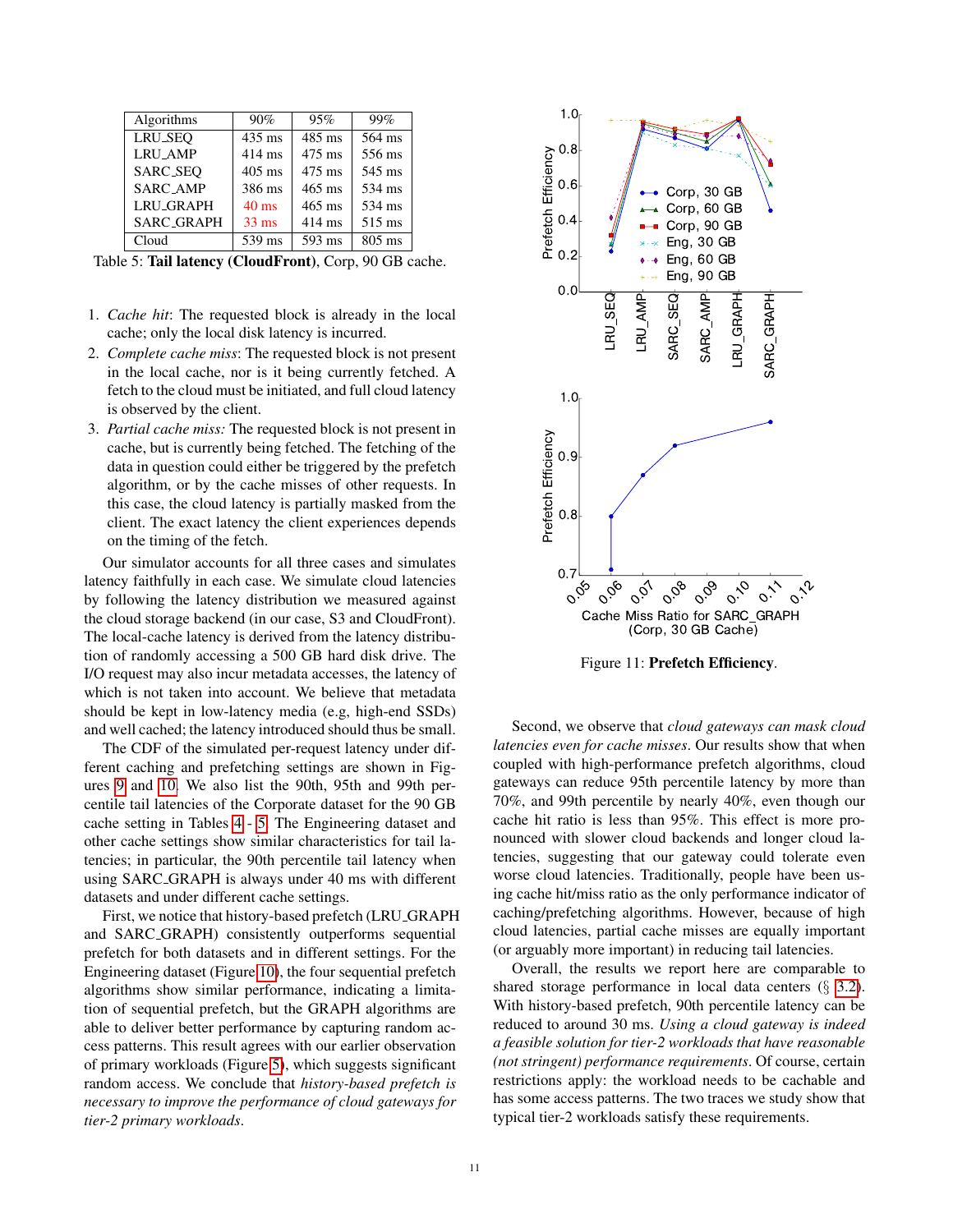<span id="page-11-0"></span>

Figure 12: Access Count for Prefetched Blocks. Corp Dataset, 30 GB cache size.

## 6.3 Prefetch Efficiency and Cloud Cost

**Prefetch Efficiency:** One unique aspect of managing a cloud gateway stems from the monetary cost iccurred by accessing the cloud backend. Prefetch algorithms should thus try to minimize unnecessary fetches. To quantify the prefetch waste, we define a metric *prefetch efficiency* (PE):

$$
PE = C_a / C_p \tag{3}
$$

where  $C_a$  is the number of blocks prefetched *and* accessed and  $C_p$  is the number of blocks prefetched. Figure [11](#page-10-2) (up) shows the prefetch efficiencies of different algorithms.

Prefetch algorithms can make tradeoffs between performance (fetching more blocks to minimize cache misses) and cost (fetching less blocks to avoid wasteful prefetch). In Figure [11](#page-10-2) (down) we show that when varying the track size (the unit for prefetch), SARC GRAPH may achieve lower cachemiss ratio at the cost of lower prefetch efficiency. We believe that this tradeoff is an important characteristic of any prefetch algorithm for cloud gateways, and should be thoroughly studied.

Prefetch efficiency is only an average, however. To get more detailed data, we plot the CDF of the number of times each prefetched block is accessed before eviction (Figure [12\)](#page-11-0). We can see from the CDF that for most algorithms, more than 60% of the prefetched blocks are accessed only once before eviction. This may suggest that we should evict a prefetched block as soon as it is accessed to improve algorithms that have lower prefetch efficiency.

Cloud Cost: We now consider the dollar cost of cloud gateways. We divide cloud cost into two parts: the storage cost and the operational cost. Storage cost comes from storing data in the cloud, and does not change across algorithms. Operational cost comes from transferring data in and out of cloud, and the requests cost (GET/PUT/DELETE etc.). We calculate the cost per GB in a 3-years time period, and use Amazon's pricing model [\[8\]](#page-13-8) given its popularity.

Storage cost depends on the initial data size and how data grows. For the Corporate dataset,the initial data size (*DS*) is 3000 GB, and the data growth rate (*GR*) is 58.77 GB/month

<span id="page-11-1"></span>

|      | Storage | Operational | <b>Total Cost</b> |
|------|---------|-------------|-------------------|
| Corp | \$0.841 | \$0.096     | \$0.937           |
| Eng  | \$1.017 | \$0.013     | \$1.030           |

Table 6: Cloud Cost per GB (3 years). For SARC GRAPH, 90 GB cache.

(82.27 GB growth over 42 days). So after three years, the final data size is:

$$
DS_{3yrs} = DS_{init} + GR * 36
$$
  
= 3000 + 58.77 \* 36 = 5115.72GB (4)

and the total storage cost is:

$$
Cost_{3yrs} = (DS_{init} * 36 + GR * \sum_{i=1}^{36} i) * UnitPrice
$$
  
= (3000 \* 36 + 58.77 \*  $\sum_{i=1}^{36} i$ ) \* 0.00295 (5)

 $=$  \$4340.65

So the storage cost per GB for the Corporate dataset is

$$
CostPerGB = Cost_{3yrs} / DS_{3yrs}
$$
  
= 4040.65/5115.72 = \$0.848/GB (6)

Using a similar process we compute that the storage cost for the Engineering dataset is \$1.017/GB. It is higher than the Corporate dataset because it has a larger initial data size (19 TB) and slower data growth rate (50.33 GB/month): in general, cloud storage is cheaper for fast-growing data.

The operational cost of cloud gateways with different storage backends, algorithms and cache settings is shown in Figure [13.](#page-12-0) As mentioned previously, prefetch efficiency has an impact on operational cost, and we can see that Figure [13](#page-12-0) does show a resemblance with Figure [11](#page-10-2) (up).

For the Corporate dataset, the operational cost ranges from \$0.05/GB (S3) to \$0.15/GB (CloudFront) over 3 years when using history-based prefetch; for the Engineering dataset, the cost ranges from \$0.01/GB to \$0.02/GB (the cost is amortized over the larger data size). A larger local cache natually reduces cost, especially for algorithms with relatively low prefetch efficiencies, and in general operational cost is small compared to the storage cost.

Table [6](#page-11-1) shows the overall cost per GB of data (after deduplication) of the cloud gateway when using SARC GRAPH, a 90 GB cache, and the CloudFront backend (the bestperformance configuration so far). To put the numbers in context, local storage applicances optimized for capacity usually cost \$1 - \$2 per GB of capacity (instead of the actual data size). For example, EMC's VNX511560010FN storage array currently costs \$1.71/GB [\[2\]](#page-13-28). Given the advantages of cloud storage (ease of management, availability, disaster recovery, etc.), cloud gateways are economically attractive.

## 6.4 Metadata Size

The metadata used to manage local caching and prefetching differ by algorithms: for LRU AMP, it includes the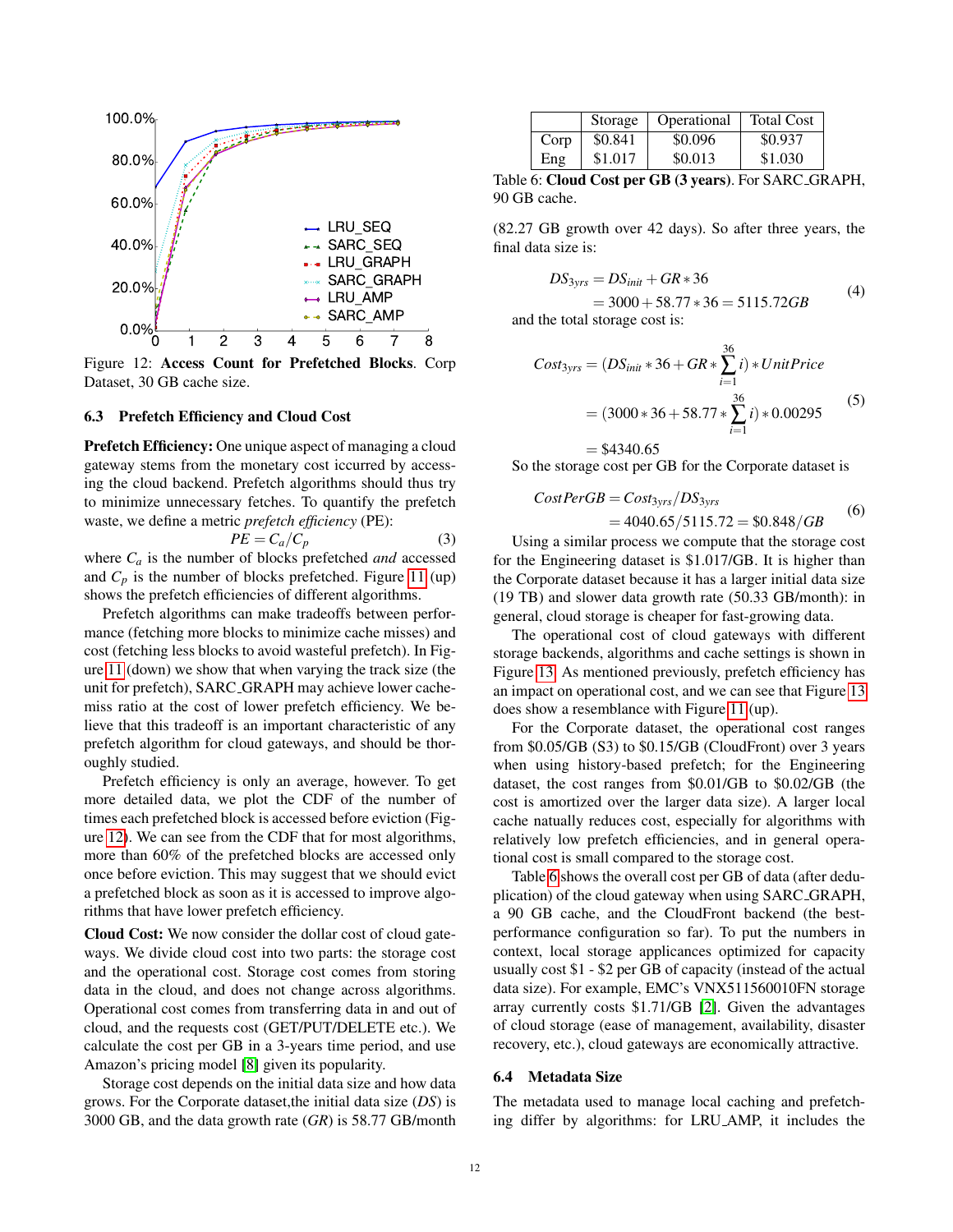<span id="page-12-0"></span>

Figure 13: Cloud Operational Cost. Reported as \$/GB over 3 years.

<span id="page-12-1"></span>

| Algorithm/Cache size | $10\%$   | 20%      | 30%      |
|----------------------|----------|----------|----------|
| LRU <sub>-SEQ</sub>  | $2.4$ GB | $2.9$ GB | 3.4 GB   |
| <b>LRU_AMP</b>       | $2.4$ GB | $2.9$ GB | 3.4 GB   |
| SARC_SEQ             | $2.8$ GB | 3.8 GB   | $4.7$ GB |
| <b>SARC_AMP</b>      | $2.8$ GB | 3.8 GB   | 4.7 GB   |
| <b>LRU_GRAPH</b>     | $6.3$ GB | 6.8 GB   | $7.1$ GB |
| <b>SARC GRAPH</b>    | 4.3 GB   | 5.1 GB   | $6.0$ GB |

Table 7: Metadata Size, Corp dataset.

LRU list for block eviction and the stream information for prefetch; for SARC AMP, there is additional per track information and sequentiality information; for graph based algorithms, the history graph is the most significant metadata. The on-disk metadata sizes of different algorithms for the Corp dataset are shown in Table [7.](#page-12-1) The Eng dataset shows very similar data. For both datasets, the metadata used by GRAPH prefetching algorithms is roughly 1.3-2.5 times that of LRU-based schemes. On the other hand, SARC AMP uses about 17%-35% more metadata than LRU SEQ.

We also observe that in GRAPH algorithms, the number of nodes in the access graph is typically only 1% of the total number of blocks, confirming that using block ranges is an effective way to reduce graph size.

## 7. Related Work

The cloud gateway market is nascent and several startup companies are working in this space. As mentioned previously, the most common use of cloud gateways is for backup or archival; Amazon Storage Gateway [\[6\]](#page-13-25), Nasuni [\[38\]](#page-14-0), Riverbed [\[43\]](#page-14-7), TwinStrata [\[50\]](#page-14-18) are popular commercial ones. A few cloud gateway vendors such as Panzura [\[41\]](#page-14-2) and StorSimple [\[48\]](#page-14-1) provide all-in-one solutions. Panzura enables teams to share data across different sites by providing cloud gateways at each site that share a single globallydeduplicated file system. StorSimple has SSD tiers with inline, variable-length deduplication. As an academic effort, BlueSky [\[51\]](#page-14-19) is closest to cloud gateways, providing a network file system backed by cloud storage. However, it assumes too optimistic cloud latencies (12 - 30 ms), which is unlikely based on our measurements. In addition, it only deploys a naive (synchronous, full segment) prefetching strategy and does not evaluate agaist realistic enterprise workloads. There are also related works focused on other aspects of gateway design. For example, DepSky [\[13\]](#page-13-29) provides a "cloud of clouds" model to replicate across different providers. Similarly, ViewBox [\[52\]](#page-14-20) studies cloud-based synchronization to avoid data corruption and inconsistency.

As mentioned in Section [4,](#page-3-4) caching and prefetching techniques have been studied extensively in prior work, both at the file level [\[9,](#page-13-21) [10,](#page-13-17) [26,](#page-13-18) [27,](#page-13-22) [31\]](#page-13-20) and at the block level [\[19,](#page-13-23) [24,](#page-13-15) [25,](#page-13-14) [33,](#page-14-10) [34\]](#page-14-12). We investigate these techniques and adapt them to the cloud gateway environment.

BORG [\[14\]](#page-13-30) constructs a process access graph at the block level in a manner very similar to our system, where vertices represent block ranges and edges correlation between two block ranges. However, BORG uses the graph to organize data on local disk instead of making prefetching decisions.

Chen et. al compared the cost of moving computation and storage to the cloud, versus keep them local in 2011 [\[17\]](#page-13-31). They claim that it is not economically attractive to store data remotely because of the data transfer cost. However they did not consider how effective caching reduces data transferred. With the lower cloud cost today and advanced caching techniques, the picture is clearly changing.

# 8. Conclusion

Cloud storage gateways have been widely used for backup data. Our work shows that tier-2 primary workloads that have reasonable performance requirements can also be moved to the cloud with cloud gateways. When equipped with the right caching and prefetching techniques, cloud gateways can overcome cloud latencies and deliver good performance at low cost. In order to achieve high performance for tier-2 workloads, a cloud gateway must capture random access patterns and optimize for partial cache misses.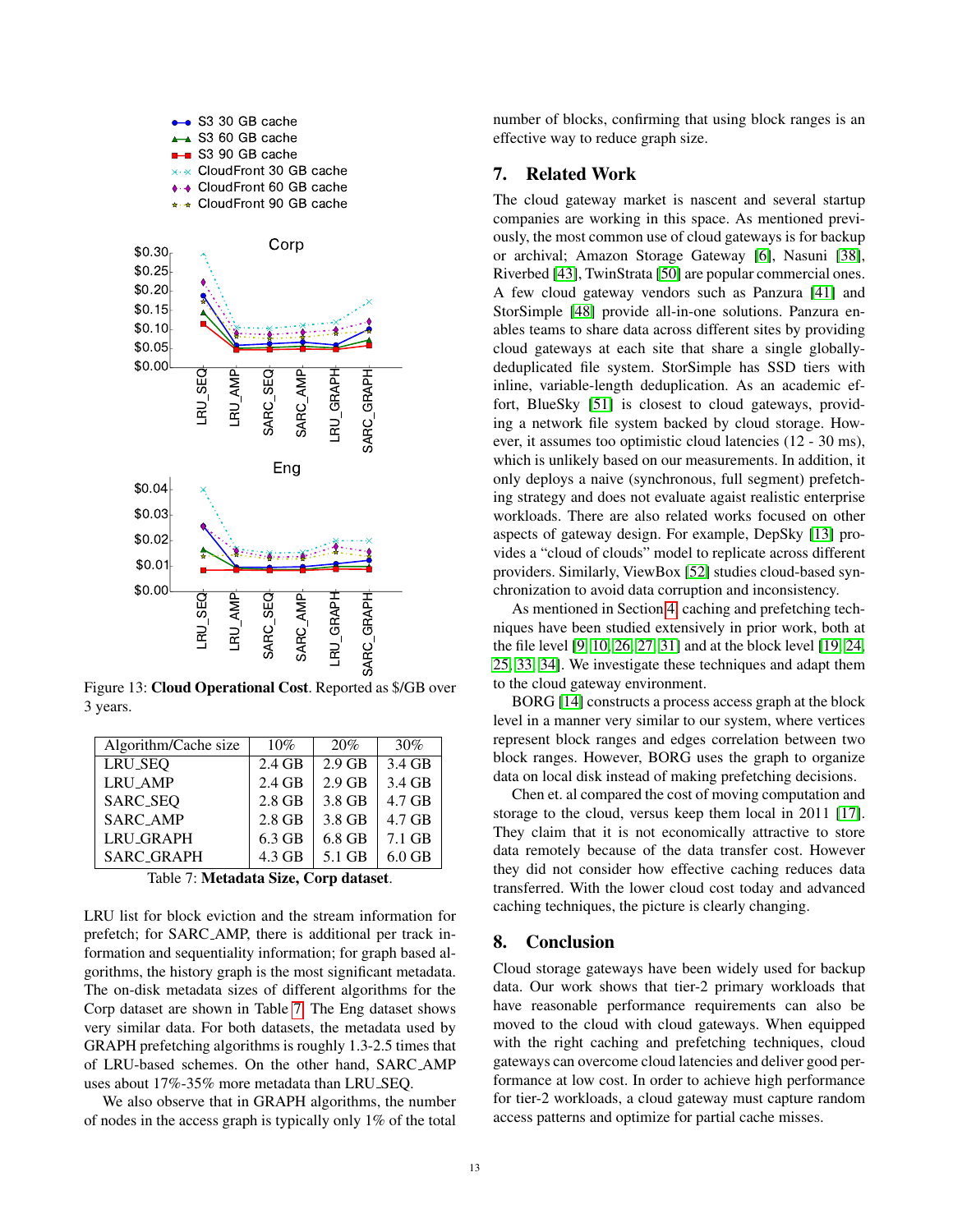# Acknowledgement

Feedbacks from the anonymous reviewers and Dean Hildebrand (our shepherd) have significantly improved this work. We thank the members of the NetApp ATG group and ADSL research group for their suggestions and comments.

This material was supported by funding from NSF grants CNS-1421033, CNS-1319405, CNS-1218405, CNS-1419199 as well as generous donations from EMC, Facebook, Google, Huawei, Microsoft, NetApp, Seagate, Samsung, Veritas, and VMware. Any opinions, findings, and conclusions or recommendations expressed in this material are those of the authors and may not reflect the views of NSF or other institutions.

# References

- <span id="page-13-4"></span>[1] Bufferbloat. http://www.bufferbloat.net/.
- <span id="page-13-28"></span>[2] EMC VNX Pricing, Cost and Price List. http://www.storagepricing.org/emc-vnx-pricing-cost-andprice-list/.
- <span id="page-13-12"></span>[3] Linux Souce Code, fs/cifs/transport.c. https://github.com/torvalds/linux/releases/.
- <span id="page-13-5"></span>[4] RITE:Reducing Internet Transport Latency. http://riteproject.eu/.
- <span id="page-13-24"></span>[5] AllegroGraph. Allegrograph. http://www.franz.com/agraph/allegrograph/.
- <span id="page-13-25"></span>[6] Amazon.com, Inc. AWS Storage Gateway. https://aws.amazon.com/storagegateway/.
- <span id="page-13-7"></span>[7] Amazon.com, Inc. CloudFront. http://aws.amazon.com/cloudfront/.
- <span id="page-13-8"></span>[8] Amazon.com, Inc. Simple Storage Service. http://aws.amazon.com/s3.
- <span id="page-13-21"></span>[9] A. Amer, D. D. Long, and R. C. Burns. Group-based Management of Distributed File Caches. In *Distributed Computing Systems, 2002. Proceedings. 22nd International Conference on*, pages 525–534. IEEE, 2002.
- <span id="page-13-17"></span>[10] A. M. Amer. *Data Grouping Using Successor Prediction*. PhD thesis, University of California, 2002.
- <span id="page-13-13"></span>[11] R. H. Arpaci-Dusseau and A. C. Arpaci-Dusseau. *Operating Systems: Three Easy Pieces*. Arpaci-Dusseau Books, 2014.
- <span id="page-13-27"></span>[12] J. W. Bates. System and Method for Resource Sharing across Multi-cloud Arrays, May 5 2014. US Patent App. 14/269,758.
- <span id="page-13-29"></span>[13] A. Bessani, M. Correia, B. Quaresma, F. André, and P. Sousa. DepSky: Dependable and Secure Storage in a Cloud-ofclouds. In *Proceedings of the 6th ACM european conference on Computer Systems*, 2011.
- <span id="page-13-30"></span>[14] M. Bhadkamkar, J. Guerra, L. Useche, S. Burnett, J. Liptak, R. Rangaswami, and V. Hristidis. BORG: BlockreORGanization for Self-optimizing Storage Systems. In *Proceedings of the 7th USENIX Symposium on File and Storage Technologies (FAST '09)*, pages 183–196, San Francisco, California, Feb. 2009.
- <span id="page-13-11"></span>[15] Z. Bjornson. AWS S3 vs Google Cloud vs Azure: Cloud Storage Performance.

http://blog.zachbjornson.com/2015/12/29/cloud-storageperformance.html.

- <span id="page-13-3"></span>[16] J. Brutlag. Speed Matters for Google Web Search. http://services.google.com/fh/files/blogs/google delayexp.pdf.
- <span id="page-13-31"></span>[17] Y. Chen and R. Sion. To Cloud or Not to Cloud?: Musings On Costs and Viability. In *Proceedings of the 2nd ACM Symposium on Cloud Computing (SOCC '11)*, page 29, 2011.
- <span id="page-13-2"></span>[18] CTERA. Ctera. http://www.ctera.com/.
- <span id="page-13-23"></span>[19] X. Ding, S. Jiang, F. Chen, K. Davis, and X. Zhang. DiskSeen: Exploiting Disk Layout and Access History to Enhance I/O Prefetch. In *USENIX Annual Technical Conference*, volume 7, pages 261–274, 2007.
- <span id="page-13-1"></span>[20] EMC, Inc. Managing Storage: Trends, Challenges, and Options. http://tinyurl.com/p6feufx.
- <span id="page-13-6"></span>[21] M. Garcia and R. Woundy. Network Latency Optimization, July 24 2014. US Patent App. 13/748,980.
- <span id="page-13-9"></span>[22] I. Gartner. Cloud-Storage Gateways: Bridge the Gap. 2011.
- <span id="page-13-0"></span>[23] I. Gartner. User Survey Analysis: IT Spending Priorities in Government, Worldwide, 2013. 2013.
- <span id="page-13-15"></span>[24] B. S. Gill, L. Angel, and D. Bathen. AMP: Adaptive Multistream Prefetching in a Shared Cache. In *Proceedings of the 5th USENIX Symposium on File and Storage Technologies (FAST '07)*, San Jose, California, Feb. 2007.
- <span id="page-13-14"></span>[25] B. S. Gill and D. S. Modha. SARC: Sequential Prefetching in Adaptive Replacement Cache. In *Proceedings of the USENIX Annual Technical Conference (USENIX '07)*, Santa Clara, CA, June 2007.
- <span id="page-13-18"></span>[26] J. Griffioen and R. Appleton. Reducing File System Latency Using a Predictive Approach. In *Proceedings of the USENIX Summer 1994 Technical Conference on USENIX Summer 1994 Technical Conference - Volume 1*, USTC'94, pages 13–13, Boston, Massachusetts, 1994.
- <span id="page-13-22"></span>[27] P. Gu, Y. Zhu, H. Jiang, and J. Wang. Nexus: A Novel Weighted-Graph-Based Prefetching Algorithm for Metadata Servers in Petabyte-Scale Storage Systems. In *Cluster Computing and the Grid, 2006. CCGRID 06. Sixth IEEE International Symposium on*, volume 1. IEEE, 2006.
- <span id="page-13-26"></span>[28] D. Hitz, J. Lau, and M. Malcolm. File system design for an nfs file server appliance. In *Proceedings of the USENIX Winter 1994 Technical Conference on USENIX Winter 1994 Technical Conference*, WTEC'94, pages 19–19, San Francisco, California, 1994. USENIX Association.
- <span id="page-13-16"></span>[29] IBM. *IBM System Storage DS8000 Series: Architecture and Implementation*. IBM Press, 2007.
- <span id="page-13-19"></span>[30] S. Jiang, X. Ding, Y. Xu, and K. Davis. A Prefetching Scheme Exploiting Both Data Layout and Access History on Disk. *Trans. Storage*, 9(3):10:1–10:23, Aug. 2013.
- <span id="page-13-20"></span>[31] H. Lei and D. Duchamp. An analytical approach to file prefetching. In *USENIX Annual Technical Conference*, pages 275–288, 1997.
- <span id="page-13-10"></span>[32] A. W. Leung, S. Pasupathy, G. R. Goodson, and E. L. Miller. Measurement and Analysis of Large-Scale Network File System Workloads. In *Proceedings of the USENIX Annual Technical Conference (USENIX '08)*, Boston, Massachusetts, June 2008.